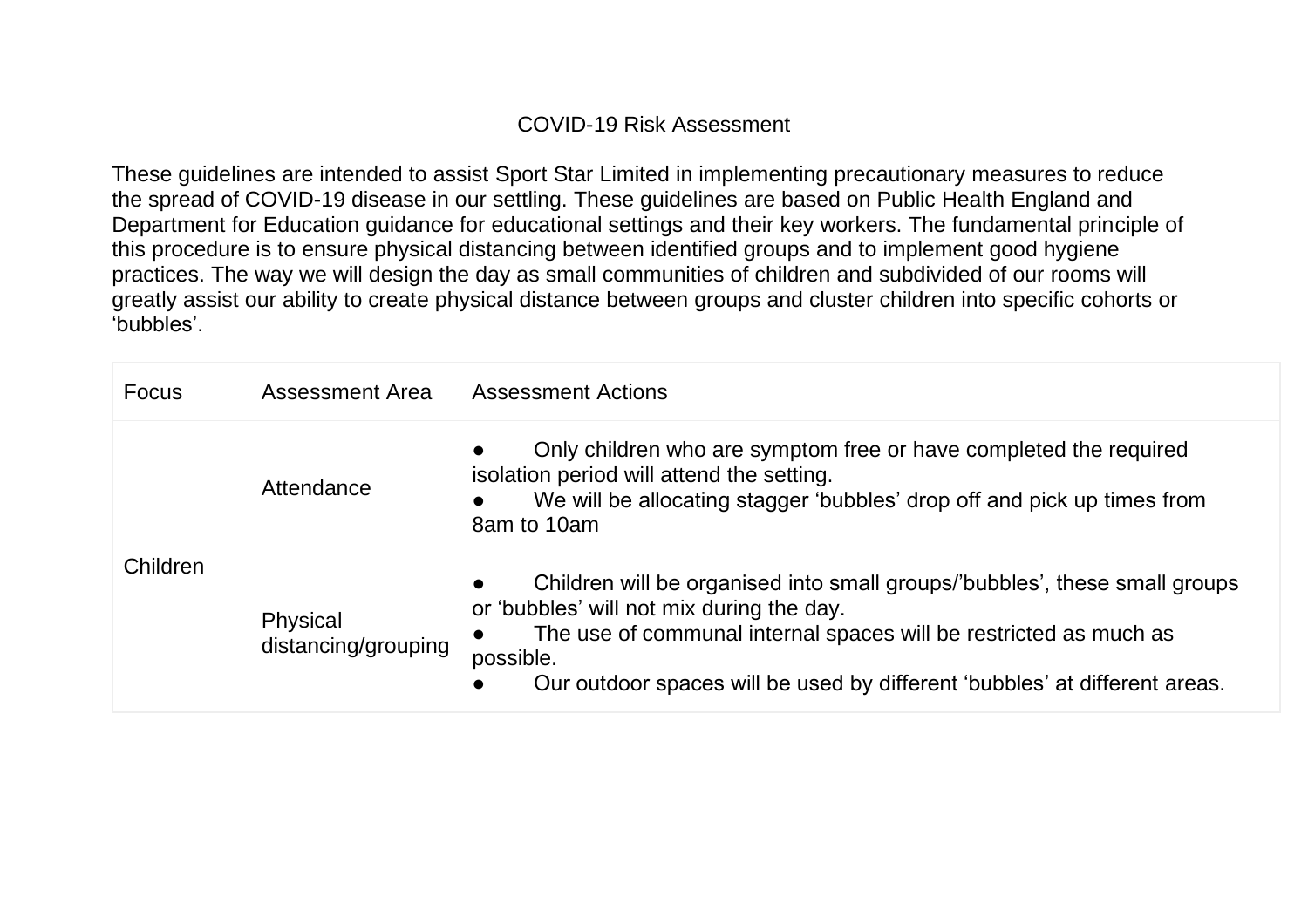|           | Wellbeing and<br>education   | Children will be supported in age appropriate ways to understand the<br>steps they can take to keep themselves safe including regular hand washing<br>and sneezing into a tissue.<br>Children will be supported to understand the changes and challenges<br>they may be encountering as a result of Covid-19.<br>Key Workers will also ensure they are aware of children's attachments<br>and their need for emotional support at this time.                                                                                                                    |
|-----------|------------------------------|-----------------------------------------------------------------------------------------------------------------------------------------------------------------------------------------------------------------------------------------------------------------------------------------------------------------------------------------------------------------------------------------------------------------------------------------------------------------------------------------------------------------------------------------------------------------|
| Workforce | Attendance                   | Staff will only attend Sport Star if they are symptom free, have completed<br>the required isolation period or achieved a negative test result.<br>Any staff members who travels to work via public transport or is dropped<br>off by car by someone has been asked to bring a change of clothes (work top)-<br>on entering Sport Star staff are to immediately change to prevent cross<br>contamination and reduce the risk of spreading infection.                                                                                                            |
|           | Physical<br>distancing/group | Staff will remain with the small group of children, the 'bubble' of children<br>who they are allocated to and not come into contact with other groups.<br>Social distancing will be maintained during breaks. This will be achieved<br>through a range of strategies including the staggering of breaks and subdivision<br>of spaces allocated to team breaks.<br>Staff members will avoid physical contact with each other including<br>handshakes, hugs etc. Where possible, meetings and training sessions will be<br>conducted through virtual conferencing |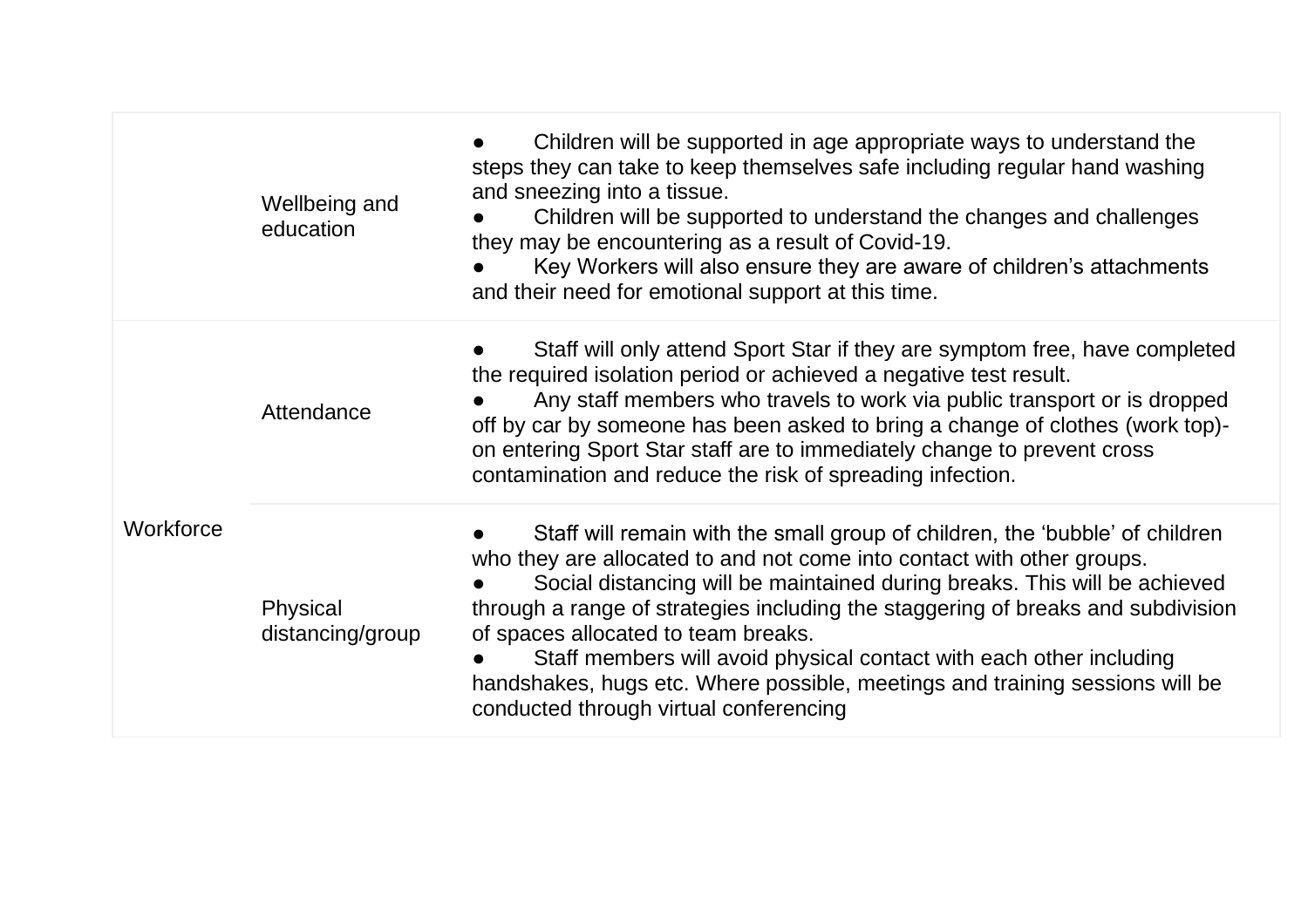|                                   | Training            | All staff members will receive appropriate instruction and training in<br>infection control and the standard operating procedure and risk assessments<br>within which they will be operating                                                                                                                                                                                                                                                                                                                                                       |
|-----------------------------------|---------------------|----------------------------------------------------------------------------------------------------------------------------------------------------------------------------------------------------------------------------------------------------------------------------------------------------------------------------------------------------------------------------------------------------------------------------------------------------------------------------------------------------------------------------------------------------|
| Parents                           | Physical distancing | Only parents who are symptom free and or have completed the required<br>isolation periods will be able to drop off or collect their child<br>We will limit drop off and pick up to 1 parent per family and stagger the<br>timings for groups 'bubbles' within allocated times.<br>We will be asking parents to drop off and pick up at Sport Star main<br>entrance to avoid parents entering unnecessarily.<br>If parents are kept waiting while dropping off or collecting their child,<br>physical distancing will be maintained in a safe area. |
|                                   | Communications      | Verbal handovers will be time restricted to ensure we do not have a<br>queue of parents and children                                                                                                                                                                                                                                                                                                                                                                                                                                               |
| <b>Visitors</b>                   | <b>Visits</b>       | Attendance to the setting will be restricted to children and staff as far as<br>practically possible and visitors will not be permitted unless essential (e.g.<br>essential building maintenance).                                                                                                                                                                                                                                                                                                                                                 |
| Hygiene<br>and Health<br>& Safety | Hand Washing        | All children and staff must wash their hands upon arrival at Sport Star<br>using the provided hand washing stations.<br>Children and staff members will be encouraged to wash their hands<br>frequently                                                                                                                                                                                                                                                                                                                                            |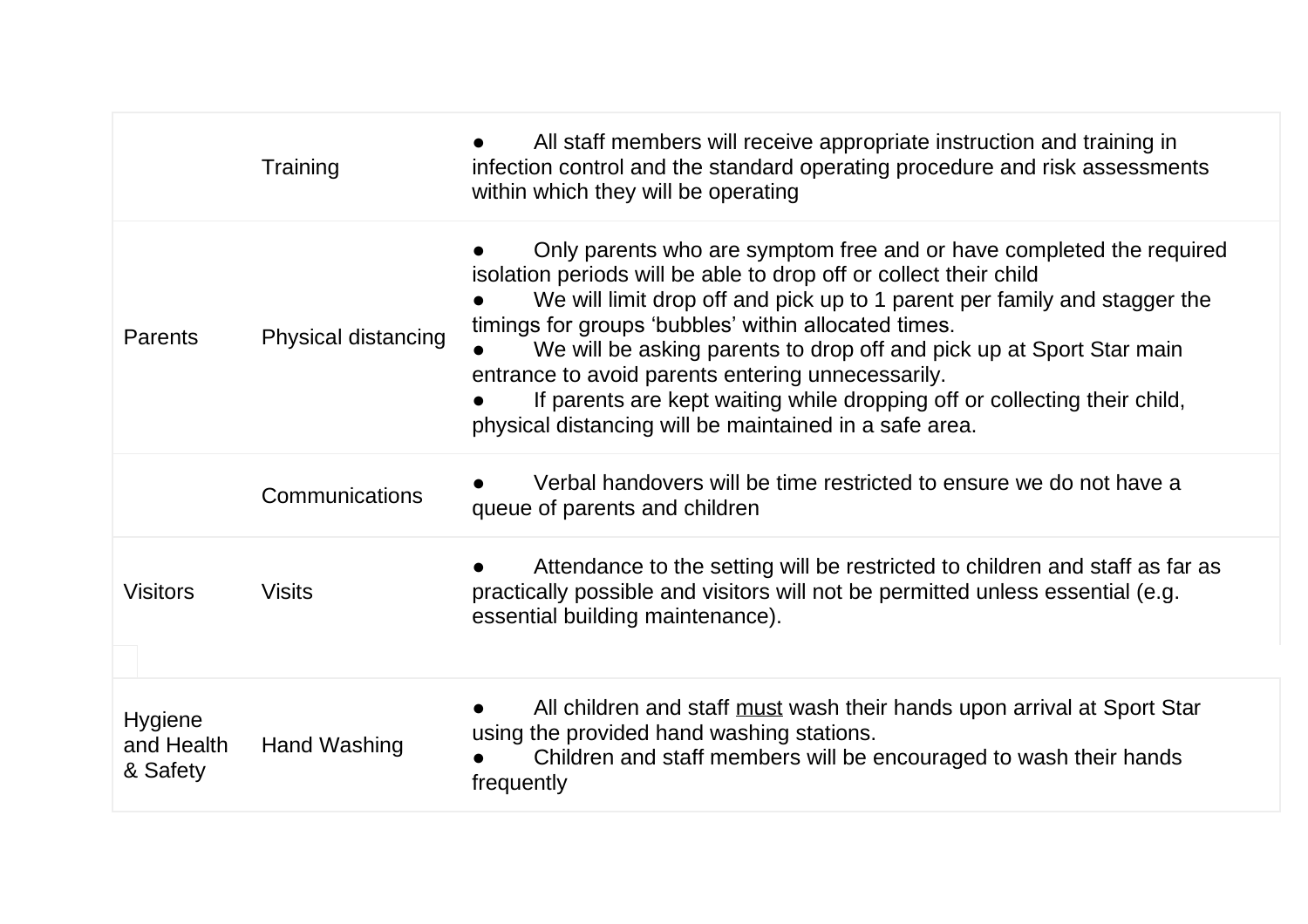PROPER HAND-WASHING PROTOCOL

HAND-WASHING IS A CORNERSTONE OF OUR REOPENING PLAN. WHEN IN DOUBT, WASH THOROUGHLY AND OFTEN, USING LIQUID SOAP AND WATER. HAND SANITIZER THAT IS 70% ETHANOL OR STRONGER IS OUR SECOND PREFERENCE.

WE WILL WASH OUR HANDS:

- Upon arrival in the morning, and re-entering the building throughout the day
- Whenever one's hands are visibly dirty
- After using the toilet
- After coughing or sneezing into one's hands, or into a disposable tissue
- **Before eating**
- When going from one room to another.
- After physical contact with others.

**Cleaning** We have an enhanced cleaning schedule that will be implemented that includes furniture, surfaces and equipment (see below for further information). Toilets will be cleaned twice daily using standard cleaning products and sprayed with disinfectant after each use. All high-contact surfaces, including touch points and hand washing facilities, tables, door handles, faucets and light switches will be disinfected twice daily. Equipment will be cleaned at the end of each day, and any equipment that are not easily disinfected will be put away until the end of the coronavirus pandemic.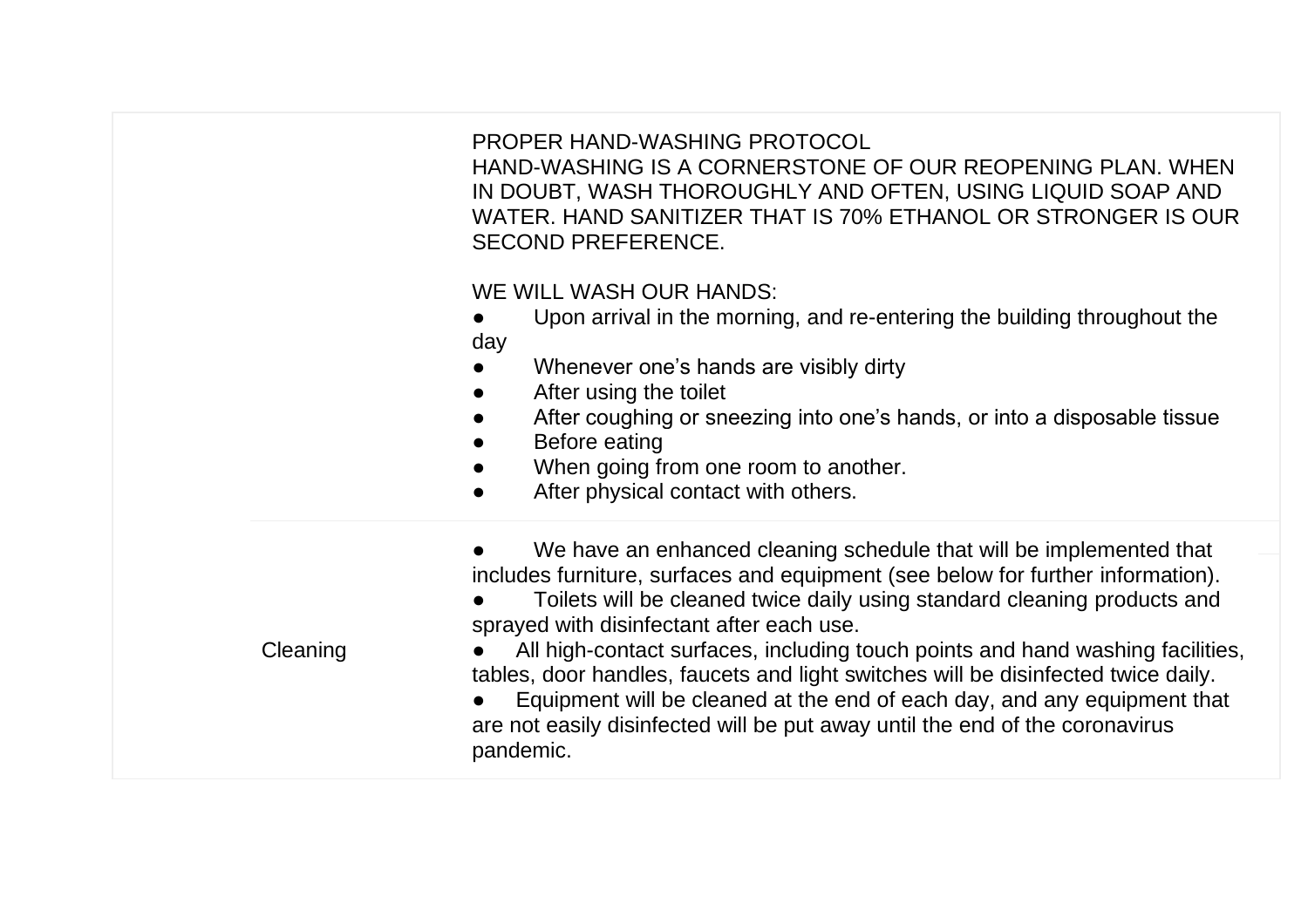|                 |                        | Staff electronics such as tablets, phones and computers will be disinfected<br>before and after use.<br>Cleaning takes place whenever there's a break in the action $-$ in the<br>middle of the day, while children are eating or napping, or at the end of the day,<br>once the children have gone home.                                                                                             |
|-----------------|------------------------|-------------------------------------------------------------------------------------------------------------------------------------------------------------------------------------------------------------------------------------------------------------------------------------------------------------------------------------------------------------------------------------------------------|
|                 | <b>Risk assessment</b> | All activities will be risk assessed and due consideration given to any<br>adaptations to usual practice.<br>This may include, but not be limited, to the suspension of some learning<br>experiences involving materials which are not easily washable such as<br>malleable materials, sand, water etc.                                                                                               |
|                 | <b>PPE</b>             | Government guidance is that PPE is not required for general use in early<br>years settings to protect against COVID-19 transmission.                                                                                                                                                                                                                                                                  |
| <b>Premises</b> | <b>Building</b>        | We will be keeping windows open where possible to ensure ventilation<br>$\bullet$                                                                                                                                                                                                                                                                                                                     |
|                 | <b>Resources</b>       | Children will not be permitted to bring items from home into Sport Star<br>unless absolutely essential for their wellbeing.<br>All resources required for play and learning experiences of children will be<br>regularly washed and/or sterilised.<br>Equipment used by staff such as stationary, tablets etc. will be allocated<br>to individual staff members where possible and cleaned regularly. |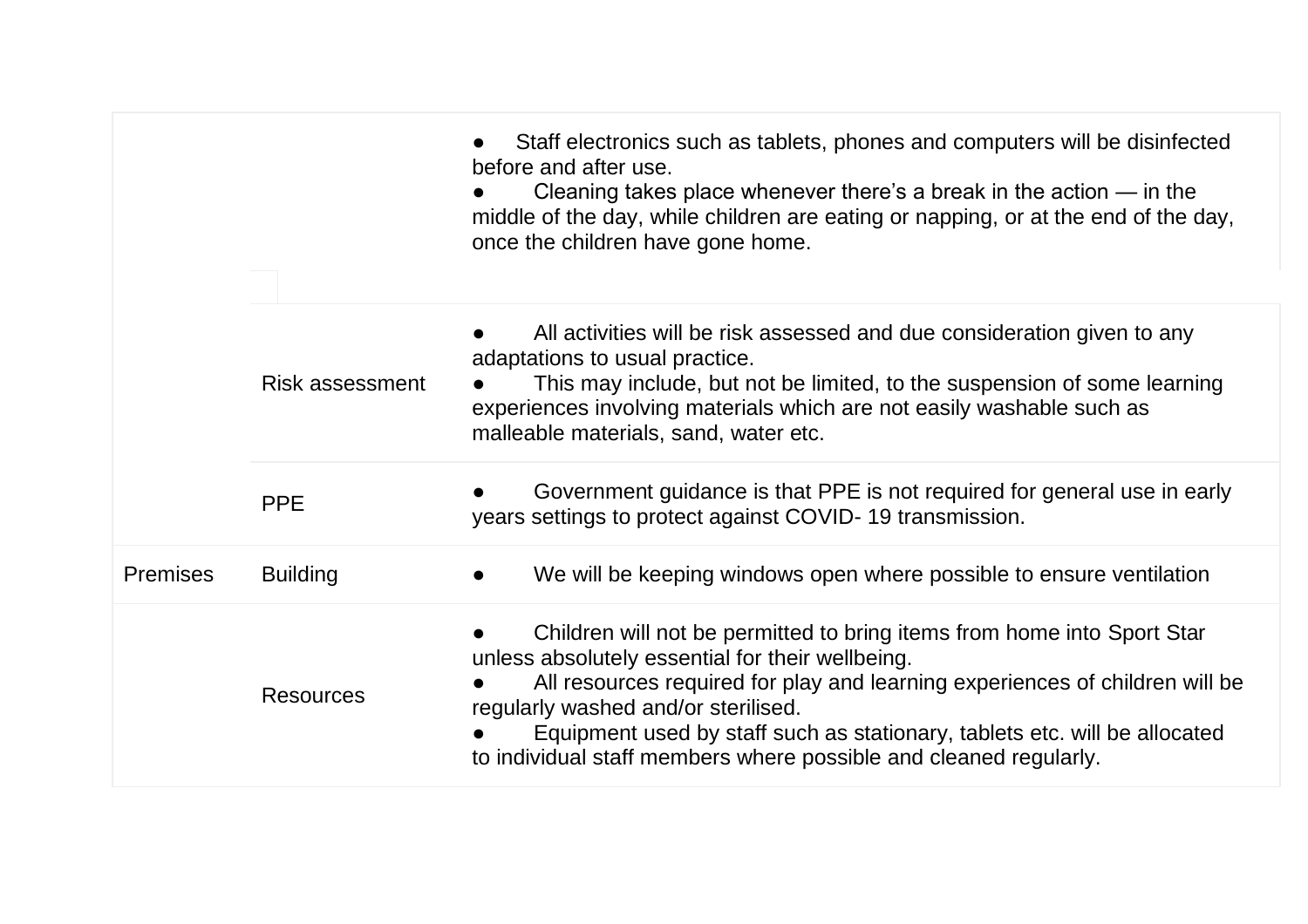|                                         |                             | We will remove soft furnishings, sand/ water/ any malleable play will not<br>be accessible to children during this period.                                                                                                                                                                                                                                                                                                                                                                                                                                                                                                                                                                                                                                                                                                                                                                                                                                                                                  |
|-----------------------------------------|-----------------------------|-------------------------------------------------------------------------------------------------------------------------------------------------------------------------------------------------------------------------------------------------------------------------------------------------------------------------------------------------------------------------------------------------------------------------------------------------------------------------------------------------------------------------------------------------------------------------------------------------------------------------------------------------------------------------------------------------------------------------------------------------------------------------------------------------------------------------------------------------------------------------------------------------------------------------------------------------------------------------------------------------------------|
| <b>Supplies</b>                         | Procurement &<br>monitoring | We will ensure an adequate supply of essential supplies and contingency<br>plans are in place to minimise the impact of any shortages of supplies.<br>A monitoring system for the usage of PPE is essential to ensure that a<br>supply of stock is available to all who require it as and when required to meet<br>our operational needs. When stocks are low, other options may be considered,<br>such as the use of washable tabards. These items will be washed at a high<br>temperature and separate to any other washing.                                                                                                                                                                                                                                                                                                                                                                                                                                                                              |
| Responding<br>to a<br>suspected<br>case | Procedure                   | In the event of a child developing suspected coronavirus symptoms whilst<br>attending the setting, they will be collected as soon as possible and isolated at<br>home in line with the NHS guidance.<br>Whilst waiting for the child to be collected they will be moved, if possible<br>to a room where they can be isolated behind a closed door (with appropriate<br>adult supervision) if this is not possible, the child will need to be moved to an<br>area which is at least 2 meters away from the rest of the setting. A window will<br>opened for ventilation.<br>If the child needs to use the toilet in the time they are waiting to be<br>collected they will use a separate bathroom, if possible. The bathroom will be<br>cleaned and disinfected before used by anyone else.<br>The staff member responsible for the child during this time will be a staff<br>member from their 'bubble'. The staff member will wear appropriate PPE<br>including a face mask while waiting with the child. |